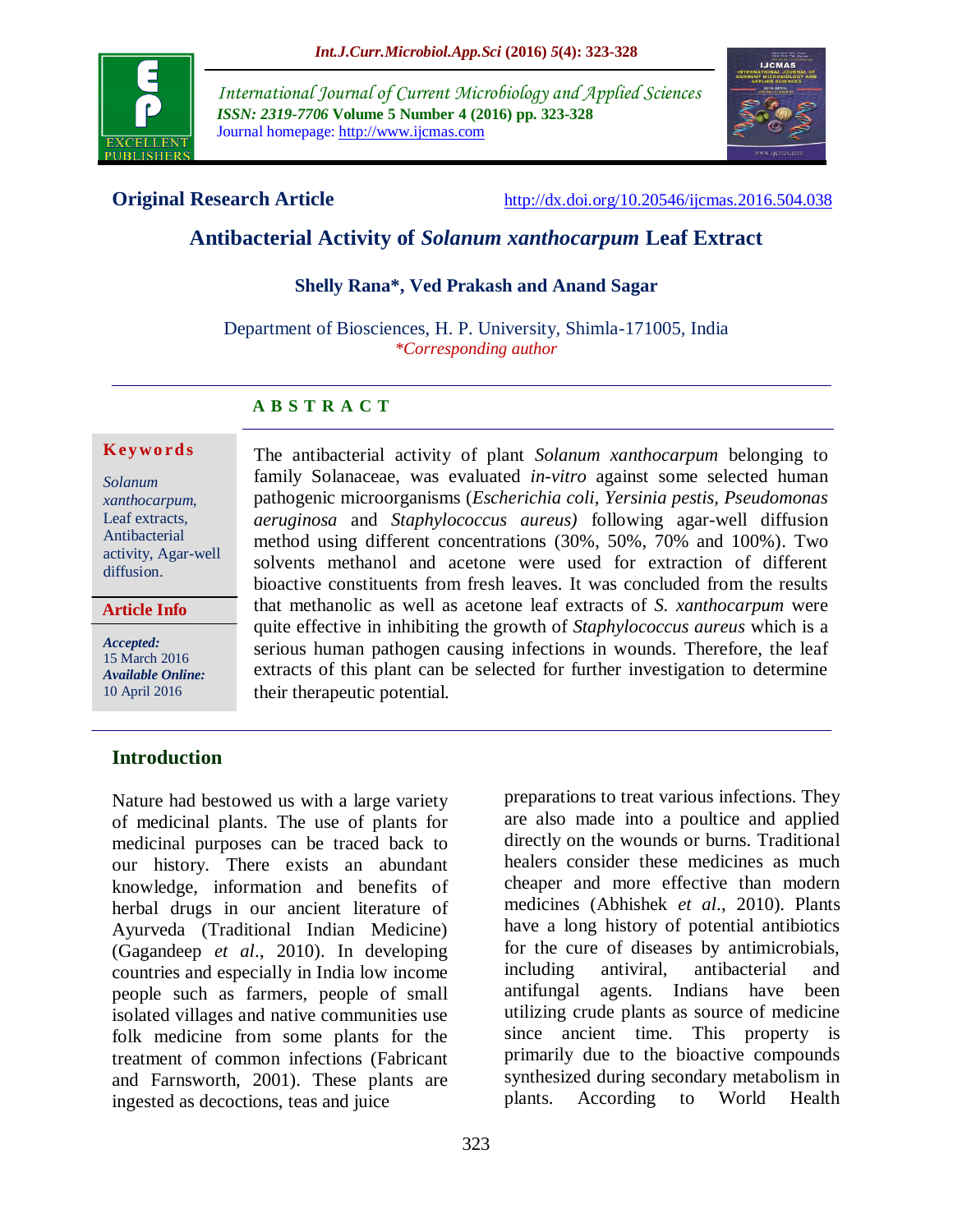Organization (WHO), medicinal plants are the best source to obtain variety of drugs. About 80% of individuals from developed countries use traditional medicines which has bioactive compounds derived from medicinal plants hence such plants should be investigated further for better understanding of their properties, safety, efficacy and efficiency (Gavimath *et al*., 2012). The present investigation is aimed to focus on the antibacterial activity of leaves of a valuable medicinal plant *Solanum xanthocarpum.*

*S. xanthocarpum* is known as Indian night shade or yellow Berried Night Shade plant. The common name is Kantakari synonym *Solanum surattense* and belongs to family Solanaceae. The plant is rich in many ingredients like alkaloids, phenolics, flavonoids, sterols, saponins and their glycosides and also carbohydrates, fatty acids, tannins and amino acids. The plant is known for its medicinal benefits since time memorial. Roots, leaves, stems, flowers and fruits are useful parts of Ayurvedic medicinal herb. Its roots are one of the important constituents of well known Ayurvedic preparation "Dasmula Ashva" (Amir and Kumar, 2004). Studies indicate that *S. xanthocarpum* possesses antifertility, antipyretic, anticancer, antiallergy, antiinflammatory, antihistamine, hypoglycemic, antibacterial, antioxidant, antifungal properties (Yoshida and Oudhia, 2006)

## **Materials and Methods**

## **Collection of Plant Material**

Leaves of *S. xanthocarpum* were collected from village Kaloha, District Kangra, Himachal Pradesh, India. The collected plant material was brought to the laboratory for further analysis.

#### **Processing of Plant Material**

The collected *S. xanthocarpum*'s leaves were plucked from the plant and washed thoroughly under tap water and then with 2% Mercuric chloride. The leaves were cut into smaller pieces for quick drying. Cleaned leaves were shade dried for 15-20 days. The dried plant material was crushed into fine powder with the help of pestle mortar. Finally the fine powder was stored in air tight container at room temperature.

#### **Preparation of Methanolic and Acetone Leaf Extracts of** *Solanum xanthocarpum*

The dried leaf material (50 g) was pulverized in a blender to get a coarse powder and soaked separately in 300 ml of methanol and acetone separately in Erlenmeyer flask. The flasks were covered with aluminium foil and allowed to stand for 3-5 days for extraction. These extracts were filtered through Whatman filter paper no. 1 and evaporated at 40°C using rotary evaporator. The extracts were collected and stock solution of conc. 50 mg/ml was prepared.

## **Procurement of Bacteria**

Bacterial strains used for determining antimicrobial activity of leaf extracts of *S. xanthocapmum* procured from Department of Biotechnology, Himachal Pradesh University, Summer Hill Shimla, India. Pathogens used for the study were *Escherichia coli, Staphylococcus aureus, Pseudomonas aeruginosa* and *Yersinia pestis.*

## **Revival of Pathogen**

The collected pathogens were revived in nutrient broth and stored in nutrient agar slants at 4°C.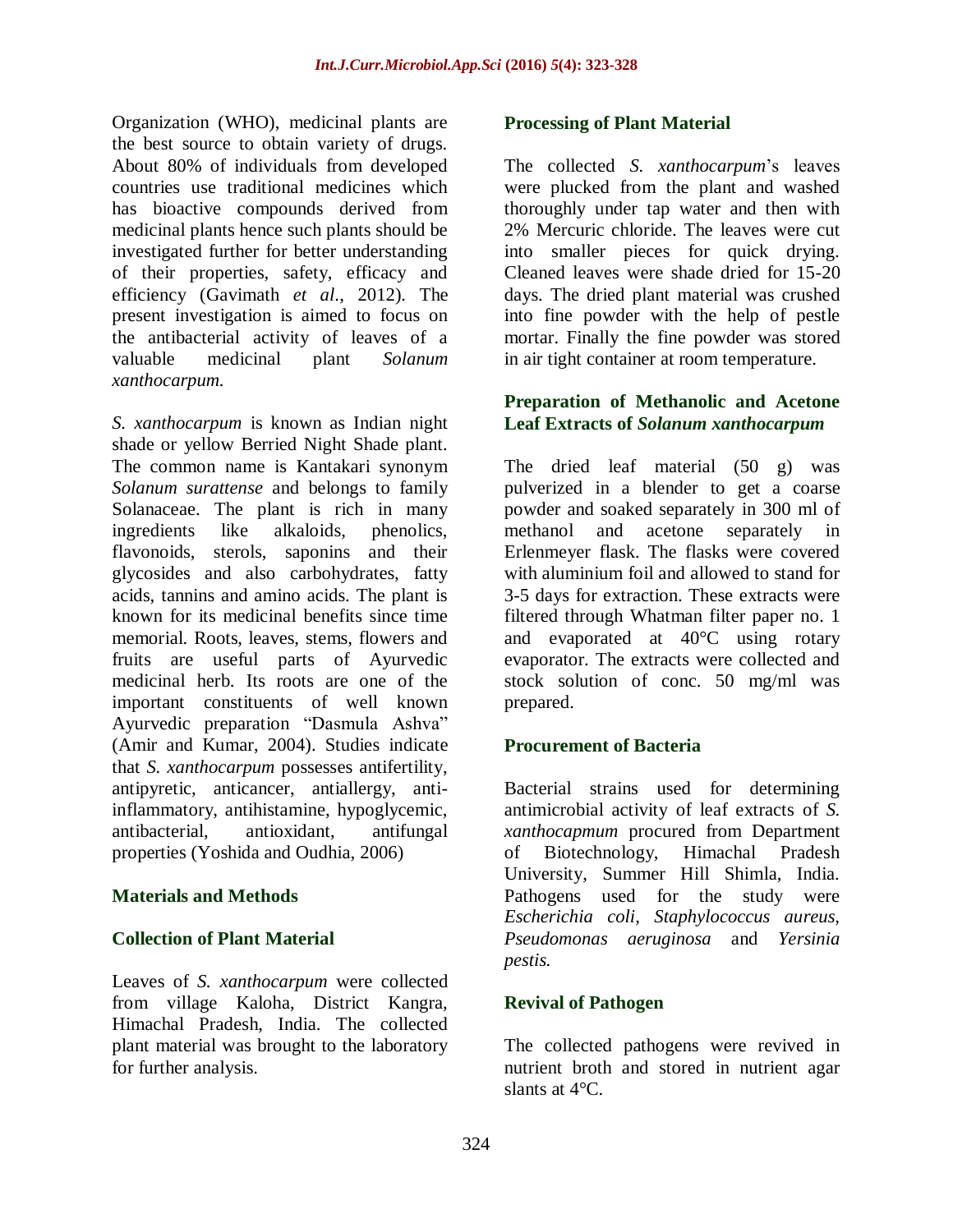### **Screening the Antibacterial Activity of Methanolic and Acetone Extracts of**  *Solanum xanthocarpum*

Screening of leaf extract (methanol and acetone) of *Solanum xanthocarpum* was done using agar-well diffusion method. Nutrient agar medium (Beef extract 1g, Yeast extract 2g, Sodium Chloride 1g, Peptones 5g, Agar 20g, Distilled Water 1000 ml) was used throughout the investigation. The medium was autoclaved at 121.6°C for 30 minutes and poured into petriplates. Bacteria were grown in nutrient broth for 24 hours.

A 100µl of bacterial suspension was spread on each nutrient agar plate. Agar wells of 8 mm diameter were prepared with the help of sterilized stainless steel cork borer in each petriplate. The wells in each plate were loaded with 30%, 50%, 70% and 100% concentration of prepared extracts of *Solanum xanthocarpum.* The petriplate kept as control contained pure solvent in the well. The plates were incubated at  $37\pm2\degree$ C for 24 hours in the incubation chamber. The zone of growth inhibition was calculated by measuring the diameter of the inhibition zone around the well (in mm) including the well diameter. The readings were taken in perpendicular direction for all the three replicates and the average values were tabulated. Percentage inhibition of growth of bacterial microorganisms was calculated after subtracting control from the values of inhibition diameter using control as standard (Hemashenpagam and Selvaraj, 2010).

Percentage of growth inhibition= (Control-Test/Control) x100

Control=average diameter of bacterial colony in control.

Test=average diameter of bacterial colony in treatment sets (Kannan *et al.,* 2009).

### **Results and Discussion**

The present study brings out that methanolic and acetone leaf extract of *Solanum xanthocarpum* proved itself as good antibacterial agent. The methanolic extracts of *S. xanthocarpum* showed considerable growth inhibition of test bacteria at different concentrations (30%, 50%, 70%, 100%) as compared to acetone leaf extract of the plant. The methanolic extract of *Solanum xanthocarpum* was found to be most effective against *S. aureus* at (18mm at 100%) followed by (15mm at 70%), (13mm at 50%), (11mm at 30%), and it offered minimum inhibition in *P. aeruginosa* (13mm at 100%), (11mm at 70%), (9mm at 50%) and (9mm at 30%) as given in table 1. The acetone extract of *Solanum xanthocarpum* was found to be most effective against *S. aureus* at (16mm at 100%) followed by (14mm at 70%), (13mm at 50%), (10mm at 30%), and it showed minimum inhibition towards *P. aeruginosa* (12mm at 100%), (11mm at 70%), (9mm at 50%) and (Nil at 30%) as shown in table 2.

It was concluded from the results that methanolic as well as acetone leaf extract of *S. xanthocarpum* were quite effective in inhibiting the growth of *Staphylococcus aureus* which is considered as a serious human pathogen causing infections in wounds. Possible reason for this antibacterial activity of *S. xanthocarpum* are presence of alkaloids, phenolics and flavanoids in its leaves (Abhishek *et al*., 2010). Majority of phytochemical components are known to produce the therapeutic activity like antibacterial, antifungal and antioxidant etc. (Sahoo *et al.,* 2010). These finding are in accordance with the work carried out by Salie (1996) and Kannabiran (2009). It has been established that our work also coincide to the work already reported by Aliero and Afolayan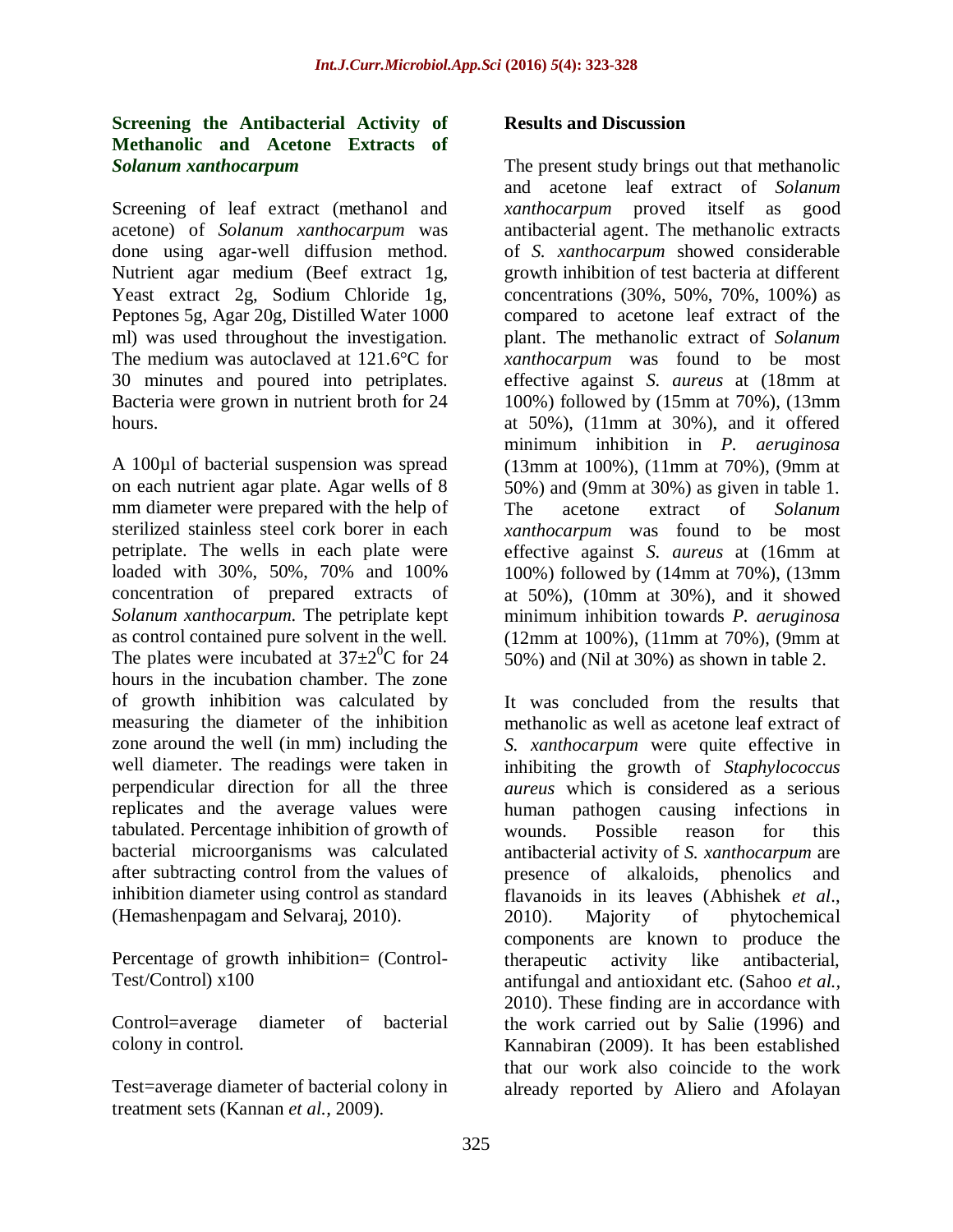(2006). Our study was also found to correlate with the results of on phytochemicals extracted from the leaves of *S. xanthocarpum* (Kumar *et al.,* 2003).

Thus it serves as an encouragement towards development of new drugs for the benefit of mankind.

#### **Table.1** Percent Inhibition of Growth of Human Pathogenic Bacterial *spp*. at different Concentrations of Methanolic Extract of *Solanum xanthocarpum*

|                                                                  | Concentration of   Inhibition zone diameter (In mm) |         |           |              |  |
|------------------------------------------------------------------|-----------------------------------------------------|---------|-----------|--------------|--|
| methanolic<br>extract of S.<br>xanthocarpum<br>$(\text{In } \%)$ | S. aureus                                           | E. coli | Y. pestis | P.aeruginosa |  |
| Control                                                          | <b>Nil</b>                                          | Nil     | Nil       | Nil          |  |
| 30                                                               |                                                     | Q       | 9         | 9            |  |
| 50                                                               | 13                                                  | 10      | 10        | 9            |  |
| 70                                                               | 15                                                  | 13      | 13        |              |  |
| 100                                                              | 18                                                  | 15      |           | 13           |  |

Each data represent mean of three replicates

# **Figure.1** Antibacterial Activity of Methanolic Leaf Extract of *S. xanthocarpum* against Various Human Pathogenic Bacterial Strains

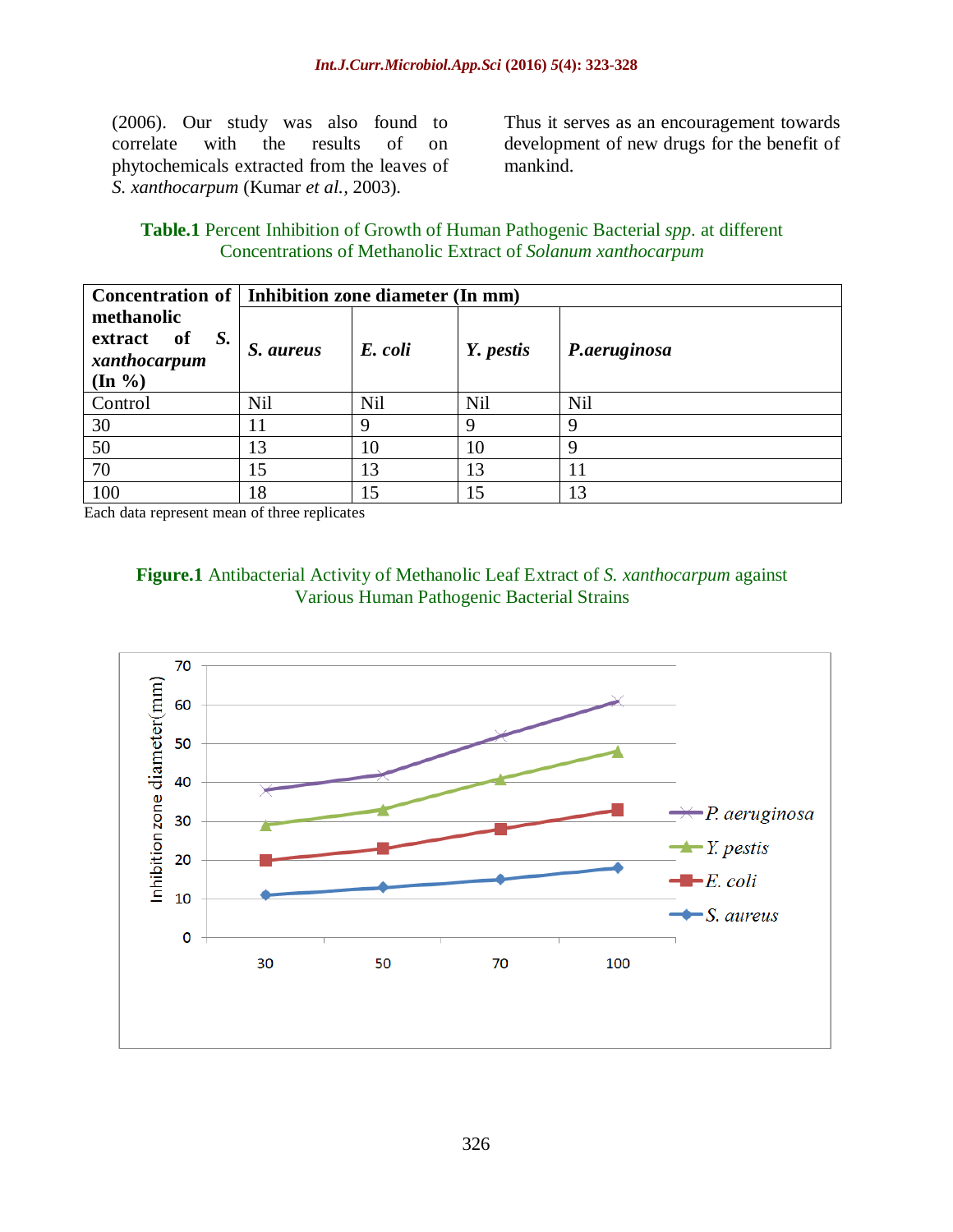| <b>Concentration</b>                 | of   Inhibition zone diameter (In mm) |         |           |              |  |  |
|--------------------------------------|---------------------------------------|---------|-----------|--------------|--|--|
| methanolic extract of                |                                       |         |           |              |  |  |
| S. xanthocarpum (In $\mid$ S. aureus |                                       | E. coli | Y. pestis | P.aeruginosa |  |  |
| $\frac{6}{2}$                        |                                       |         |           |              |  |  |
| Control                              | <b>Nil</b>                            | Nil     | Nil       | Nil          |  |  |
| 30                                   | 10                                    |         |           | Nil          |  |  |
| 50                                   | 13                                    | 10      | 10        |              |  |  |
| 70                                   | 14                                    | 13      |           |              |  |  |
| 100                                  | 16                                    |         | 14        |              |  |  |

**Table.2** Percent Inhibition of Growth of Human Pathogenic Bacterial *spp*. at Different Concentrations of Acetone Extract of *Solanum xanthocarpum*

Each data represent mean of three replicates





#### **Acknowledgement**

We gratefully acknowledge the financial support provided for the present work by UGC Delhi in the form of BSR- Fellowship to the first author. The authors want to put on record their thanks to the chairperson, Department of Biosciences, Himachal Pradesh University, Summerhill Shimla for providing lab facilities.

#### **References**

- Aliero, A.A., Afolayan, 2006. Antimicrobial activity of *Solanum tomentosum. African J. Biotechnol.,* 369–372.
- Abhishek, M., Rakshanda, B., Prasad, G.B.K.S., Dua, V.K., Satish, K., Pavan, K.A. 2010. Antimicrobial activity of plants traditionally used as medicine against some pathogens.